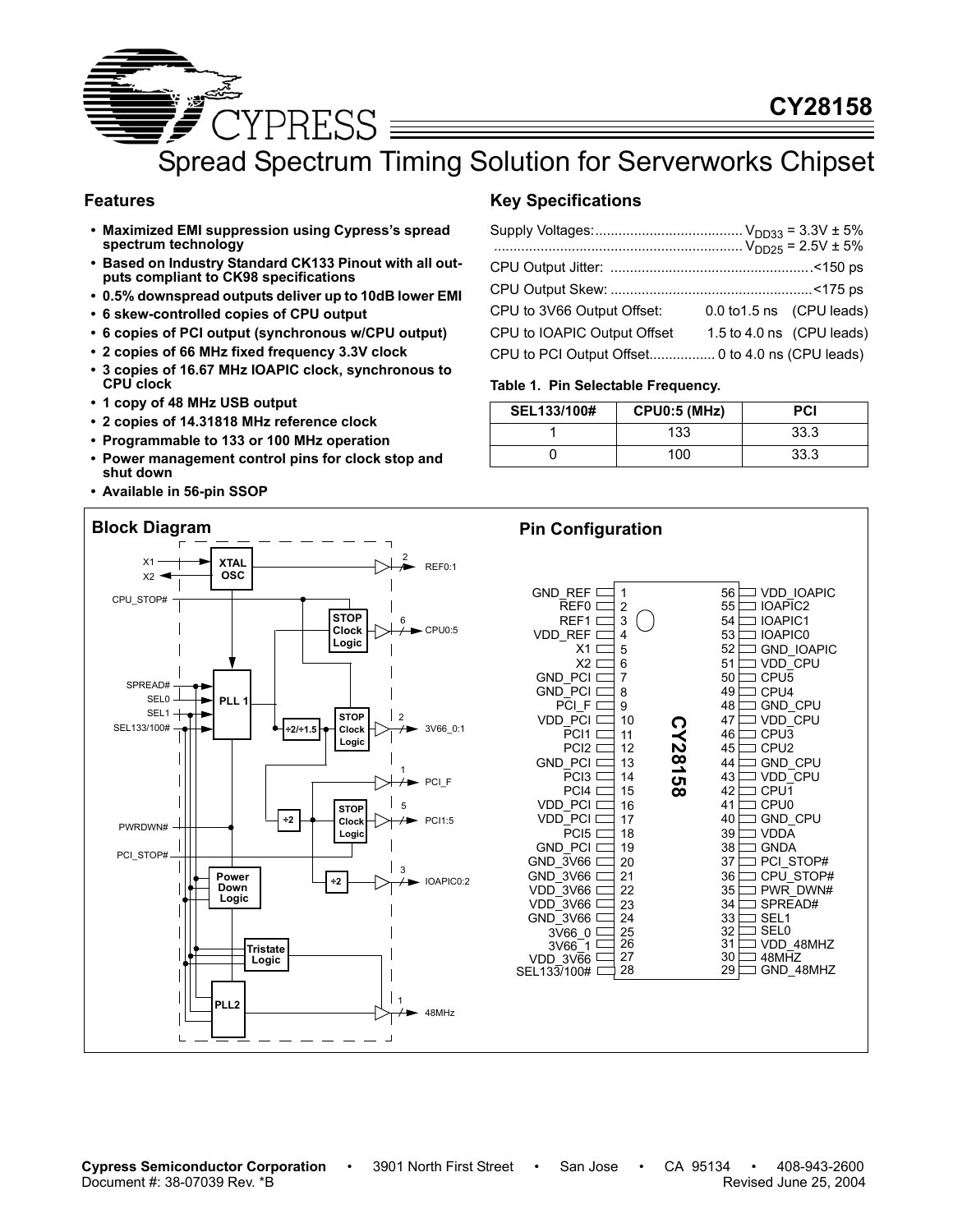

### **Pin Definitions**

| <b>Name</b>       | <b>Pins</b>            | <b>Description</b>                                           |
|-------------------|------------------------|--------------------------------------------------------------|
| $X1^{[1]}$        | 5                      | Reference crystal input                                      |
| $X2^{[1]}$        | 6                      | Reference crystal feedback                                   |
| CPU [0-5]         | 41, 42, 45, 46, 49, 50 | CPU clock outputs                                            |
| PCI [1-5]         | 11, 12, 14, 15, 18     | PCI clock outputs, synchronously running at 33.33 MHz        |
| PCI_F             | 9                      | Free running PCI clock                                       |
| 3V66 [0-1]        | 25, 26                 | 3V66 clock outputs, running at 66.66 MHz                     |
| IOAPIC [0-2]      | 53, 54, 55             | IOAPIC clock outputs, running at 16.67 MHz                   |
| REF [0-1]         | 2, 3                   | Reference clock outputs, 14.318 MHz                          |
| 48MHZ             | 30                     | 48-MHz USB clock output                                      |
| CPU STOP#         | 36                     | Active LOW input, disables CPU and 3V66 clocks when asserted |
| PCI STOP#         | 37                     | Active LOW input, disables PCI clocks when asserted          |
| PWR DWN#          | 35                     | Active LOW input, powers down part when asserted             |
| SPREAD#           | 34                     | Active LOW input, enables spread spectrum when asserted      |
| SEL1              | 33                     | CPU frequency select input (See Function Table)              |
| SEL <sub>0</sub>  | 32                     | CPU frequency select input (See Function Table)              |
| SEL133/100#       | 28                     | CPU frequency select input (See Function Table)              |
| <b>GND REF</b>    | 1                      | 3.3V Reference ground                                        |
| <b>GND PCI</b>    | 7, 8, 13, 19           | 3.3V PCI ground                                              |
| <b>GND 3V66</b>   | 20, 21, 24             | 3.3V 66-MHz (AGP) ground                                     |
| GND 48MHZ         | 29                     | 3.3V 48-MHz (USB) ground                                     |
| <b>GND IOAPIC</b> | 52                     | 2.5V APIC ground                                             |
| <b>GND CPU</b>    | 40, 44, 48             | 2.5V CPU ground                                              |
| <b>GNDA</b>       | 38                     | Analog ground to PLL and Core                                |
| VDD_REF           | $\overline{4}$         | 3.3V Reference voltage supply                                |
| VDD PCI           | 10, 16, 17             | 3.3V PCI voltage supply                                      |
| VDD 3V66          | 22, 23, 27             | 3.3V 66-MHz (AGP) voltage supply                             |
| VDD 48MHZ         | 31                     | 3.3V 48-MHz (USB) voltage supply                             |
| VDD_IOAPIC        | 56                     | 2.5V APIC voltage supply                                     |
| VDD CPU           | 43, 47, 51             | 2.5V CPU voltage supply                                      |
| <b>VDDA</b>       | 39                     | Analog voltage supply to PLL and Core                        |

**Note:**

1. For best accuracy, use a parallel-resonant crystal, C<sub>LOAD</sub> = 18 pF. For crystals with different C<sub>LOAD</sub>, please refer to the application note, "Crystal Oscillator Topics."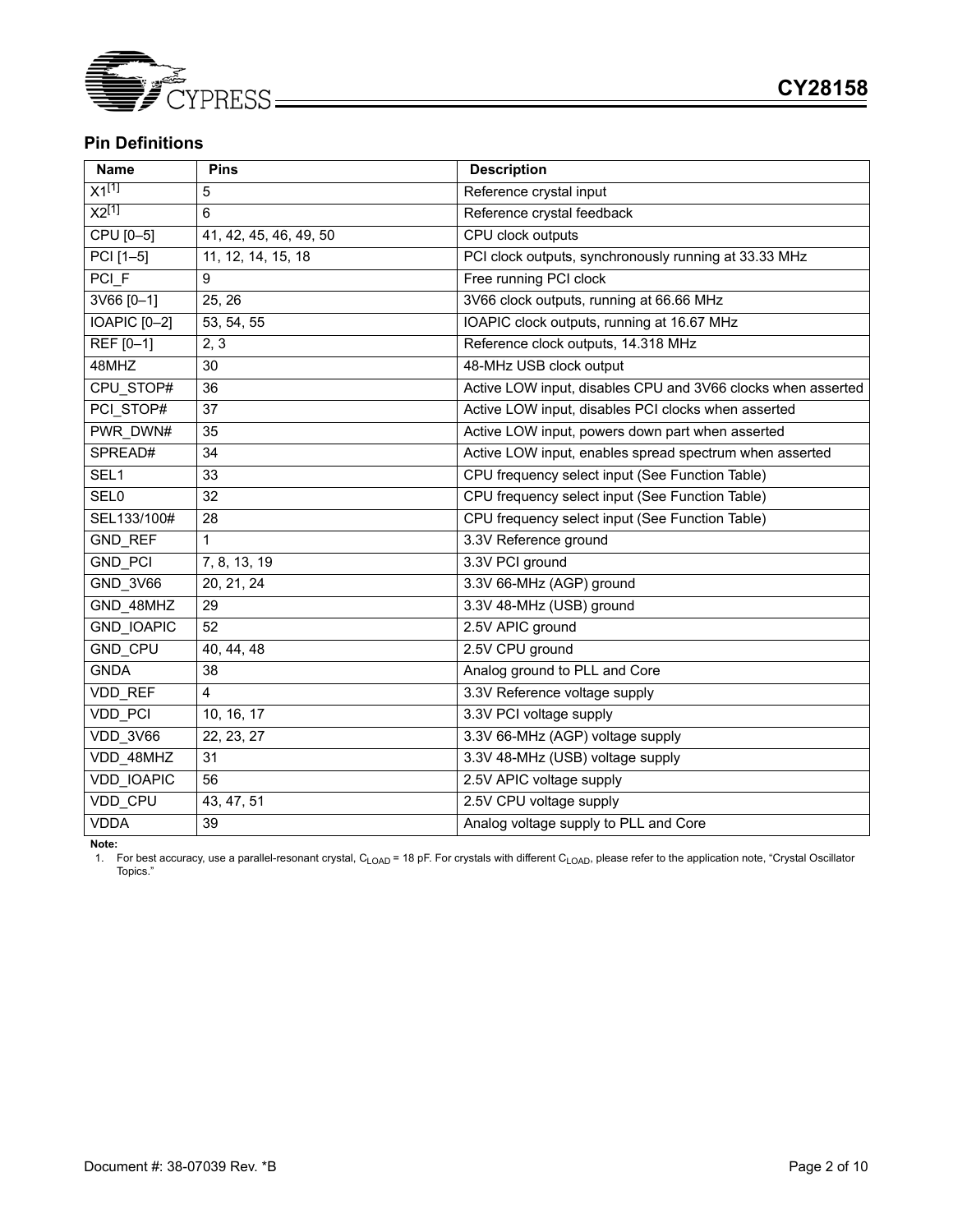

# **Function Table**[2]

| <b>SEL133</b><br>/100# | SEL <sub>1</sub> | <b>SEL0</b> | <b>CPU</b><br>(MHz)    | 3V66<br>(MHz)         | <b>PCI</b><br>(MHz)   | 48MHZ<br>(MHz)        | <b>REF</b><br>(MHz)   | <b>IOAPIC</b><br>(MHz) |
|------------------------|------------------|-------------|------------------------|-----------------------|-----------------------|-----------------------|-----------------------|------------------------|
| 0                      | 0                | 0           | Hi-Z                   | Hi-Z                  | Hi-Z                  | Hi-Z                  | Hi-Z                  | Hi-Z                   |
| 0                      | 0                |             | 100.227 <sup>[3]</sup> | 66.818 <sup>[3]</sup> | 33.409 <sup>[3]</sup> | $48.008^{[3]}$        | 14.318 <sup>[3]</sup> | 16.705 $^{[3]}$        |
| 0                      |                  | 0           | 100                    | 66.67                 | 33.33                 | <b>OFF</b>            | 14.318                | 16.67                  |
| 0                      |                  |             | 100                    | 66.67                 | 33.33                 | 48.008 <sup>[3]</sup> | 14.318                | 16.67                  |
|                        | 0                | 0           | TCLK/2                 | TCLK/4                | TCLK/8                | TCLK/2                | <b>TCLK</b>           | TCLK/16                |
|                        | 0                |             | N/A                    | N/A                   | N/A                   | N/A                   | N/A                   | N/A                    |
|                        |                  | 0           | 133.33                 | 66.67                 | 33.33                 | <b>OFF</b>            | 14.318                | 16.67                  |
|                        |                  |             | 133.33                 | 66.67                 | 33.33                 | 48.008 <sup>[3]</sup> | 14.318                | 16.67                  |

# **Actual Clock Frequency Values**

| <b>Clock Output</b> | <b>Target</b><br><b>Frequency</b><br>(MHz) | <b>Actual</b><br><b>Frequency</b><br>(MHz) | <b>PPM</b> |
|---------------------|--------------------------------------------|--------------------------------------------|------------|
| <b>CPU</b>          | 100.0                                      | 99.126                                     | $-8740$    |
| CPU                 | 133.33                                     | 132.769                                    | -4208      |
| 48MHZ               | 48.0                                       | 48.008                                     | 167        |

# **Clock Enable Configuration**

| CPU STOP# | PWR DWN# | <b>PCI STOP#</b> | <b>CPU</b> | 3V66 | PCI | <b>PCI F</b> | <b>REF</b><br><b>IOAPIC</b> | OSC.       | <b>VCOs</b> |
|-----------|----------|------------------|------------|------|-----|--------------|-----------------------------|------------|-------------|
|           |          |                  | LOW        | LOW  | LOW | <b>LOW</b>   | LOW                         | <b>OFF</b> | <b>OFF</b>  |
|           |          |                  | LOW        | LOW  | LOW | ΟN           | ON                          | ON         | ON          |
|           |          |                  | <b>LOW</b> | LOW  | ΟN  | ΟN           | ON                          | ON         | OΝ          |
|           |          |                  | ON         | ΟN   | LOW | ΟN           | ON                          | ON.        | OΝ          |
|           |          |                  | ON         | ΟN   | ON. | ΟN           | ON                          | ON         | OΝ          |

# **Clock Driver Impedances**

|                    |                       |                    | Impedance           |                |                      |  |  |
|--------------------|-----------------------|--------------------|---------------------|----------------|----------------------|--|--|
| <b>Buffer Name</b> | V <sub>DD</sub> Range | <b>Buffer Type</b> | <b>Minimum</b><br>Ω | <b>Typical</b> | <b>Maximum</b><br>75 |  |  |
| CPU, IOAPIC        | $2.375V - 2.625V$     | Type 1             | 13.5                | 29             | 45                   |  |  |
| 48MHZ, REF         | $3.135V - 3.465V$     | Type 3             | 20                  | 40             | 60                   |  |  |
| <b>PCI, 3V66</b>   | $3.135V - 3.465V$     | Type 5             |                     | 30             | 55                   |  |  |

**Note:**

2. TCLK is a test clock driven in on the X1 input in test mode. 3. This selection is defined as "N/A" or "Reserved."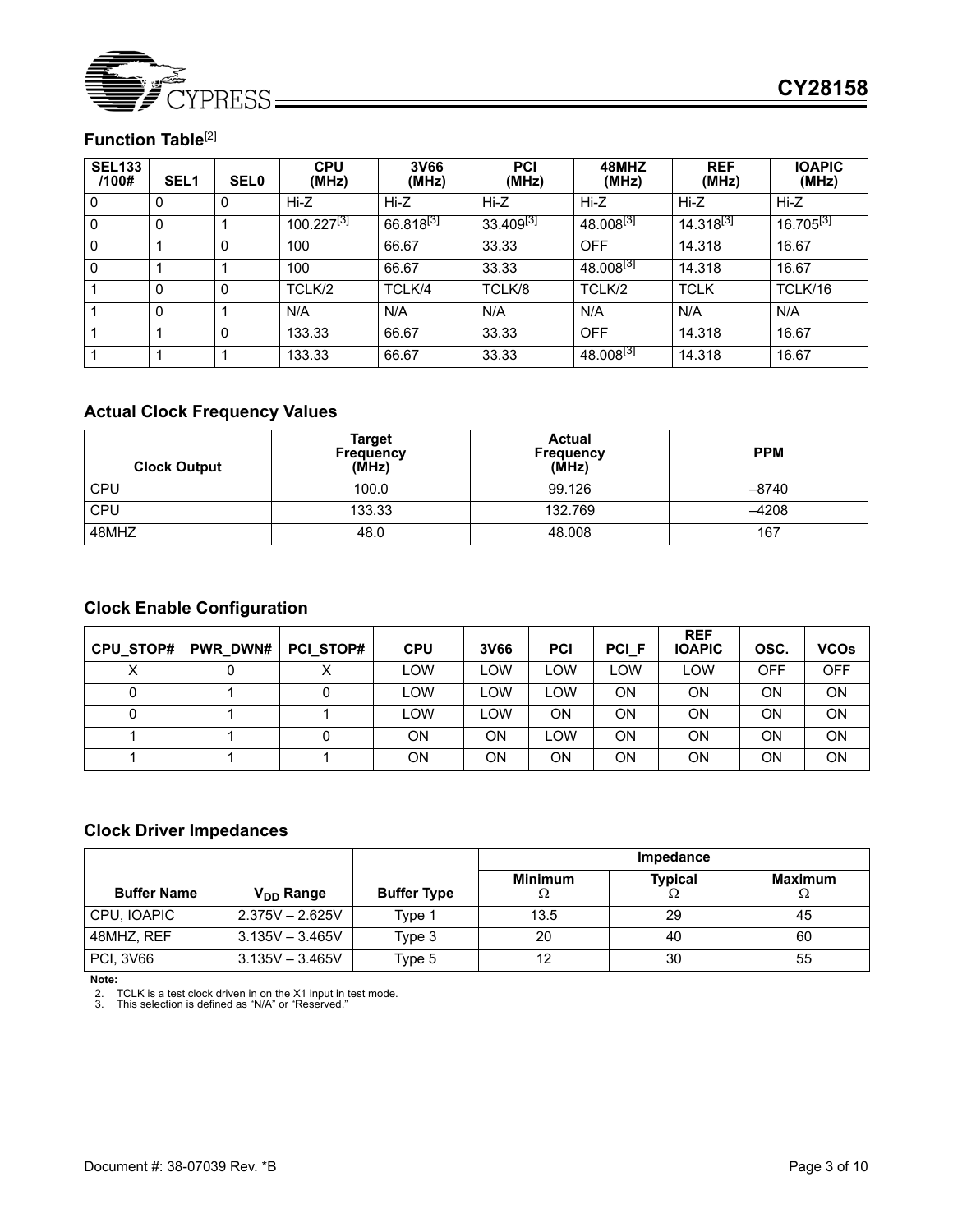

# **CY28158**

# **Maximum Ratings**

(Above which the useful life may be impaired. For user guidelines, not tested.) Supply Voltage..................................................–0.5 to +7.0V

Storage Temperature (Non-Condensing) ... –65°C to +150°C Max. Soldering Temperature (10 sec) ...................... +260°C Junction Temperature............................................... +150°C Package Power Dissipation.............................................. 1W Static Discharge Voltage (per MIL-STD-883, Method 3015) ............................. >2000V

**Operating Conditions**[4] Over which Electrical Parameters are Guaranteed

| <b>Parameter</b>                                                                                                 | <b>Description</b>                                                     | Min.   | Max.     | Unit        |
|------------------------------------------------------------------------------------------------------------------|------------------------------------------------------------------------|--------|----------|-------------|
| V <sub>DD_REF</sub> , V <sub>DD_PCI</sub> , V <sub>DDA</sub> ,<br>  V <sub>DD_3V66</sub> , V <sub>DD_48MHZ</sub> | 3.3V Supply Voltages                                                   | 3.135  | 3.465    |             |
| V <sub>DD</sub> CPU                                                                                              | CPU Supply Voltage                                                     | 2.375  | 2.625    | V           |
| V <sub>DD</sub> IOAPIC                                                                                           | <b>IOAPIC Supply Voltage</b>                                           | 2.375  | 2.625    |             |
| T <sub>A</sub>                                                                                                   | Operating Temperature, Ambient                                         |        | 70       | $^{\circ}C$ |
| $C_{L}$                                                                                                          | Max. Capacitive Load on<br>CPU, 48MHZ, REF, IOAPIC<br><b>PCI. 3V66</b> |        | 20<br>30 | pF          |
| $f_{(REF)}$                                                                                                      | Reference Frequency, Oscillator Nominal Value                          | 14.318 | 14.318   | <b>MHz</b>  |

#### **Electrical Characteristics** Over the Operating Range

| Parameter        | <b>Description</b>               | <b>Test Conditions</b>                                                       |                        | Min.            | Max.   | Unit    |
|------------------|----------------------------------|------------------------------------------------------------------------------|------------------------|-----------------|--------|---------|
| $V_{\text{IH}}$  | High-level Input Voltage         | Except Crystal Pads. Threshold voltage for crystal pads = $V_{DD}/2$         |                        | 2.0             |        | $\vee$  |
| $V_{IL}$         | Low-level Input Voltage          | <b>Except Crystal Pads</b>                                                   |                        |                 | 0.8    | $\vee$  |
| $V_{OH}$         | High-level Output Voltage        | CPU, IOAPIC                                                                  | $I_{OH} = -1$ mA       | 2.0             |        | $\vee$  |
|                  |                                  | 48 MHZ, REF, PCI, 3V66                                                       | $I_{OH} = -1$ mA       | 2.4             |        |         |
| $V_{OL}$         | Low-level Output Voltage         | CPU, IOAPIC                                                                  | $I_{OL}$ = 1 mA        |                 | 0.4    | $\vee$  |
|                  |                                  | 48 MHZ, REF, PCI, 3V66                                                       | $I_{OL}$ = 1 mA        |                 | 0.4    |         |
| $I_{\text{IH}}$  | Input High Current               | $0 \leq V_{IN} \leq V_{DD}$                                                  |                        |                 | 10     | μA      |
| I <sub>IL</sub>  | Input Low Current                | $0 \leq V_{IN} \leq V_{DD}$                                                  |                        |                 | 10     | μA      |
| $I_{OH}$         | <b>High-level Output Current</b> | <b>CPU</b>                                                                   | $V_{OH} = 2.0V$        | $-16$           |        | mA      |
|                  |                                  |                                                                              |                        |                 | $-60$  |         |
|                  |                                  | <b>IOAPIC</b>                                                                | $V_{OH}$ = 2.0V        | $-20$           |        |         |
|                  |                                  |                                                                              |                        |                 | $-72$  |         |
|                  |                                  | 48 MHZ, REF                                                                  | $V_{OH} = 2.4V$        | $-15$           |        |         |
|                  |                                  |                                                                              |                        |                 | $-51$  |         |
|                  |                                  | 3V66, PCI                                                                    | $V_{OH} = 2.4V$        | $-30$           |        |         |
|                  |                                  |                                                                              |                        |                 | $-100$ |         |
| $I_{OL}$         | Low-level Output Current         | <b>CPU</b>                                                                   | $V_{\text{OI}} = 0.4V$ | 19              |        | mA      |
|                  |                                  |                                                                              |                        |                 | 49     |         |
|                  |                                  | <b>IOAPIC</b>                                                                | $V_{\text{OI}} = 0.4V$ | 25              |        |         |
|                  |                                  |                                                                              |                        |                 | 58     |         |
|                  |                                  | 48 MHZ, REF                                                                  | $V_{OL} = 0.4V$        | 10 <sup>°</sup> |        |         |
|                  |                                  |                                                                              |                        |                 | 24     |         |
|                  |                                  | 3V66, PCI                                                                    | $V_{\text{OI}} = 0.4V$ | 20              |        |         |
|                  |                                  |                                                                              |                        |                 | 49     |         |
| $I_{OZ}$         | Output Leakage Current           | Three-state                                                                  |                        |                 | 10     | $\mu$ A |
| I <sub>DD2</sub> | 2.5V Power Supply Cur-<br>rent   | $V_{DDA}/V_{DD33}$ = 3.465V, $V_{DD25}$ = 2.625V, F <sub>CPU</sub> = 133 MHz |                        |                 | 90     | mA      |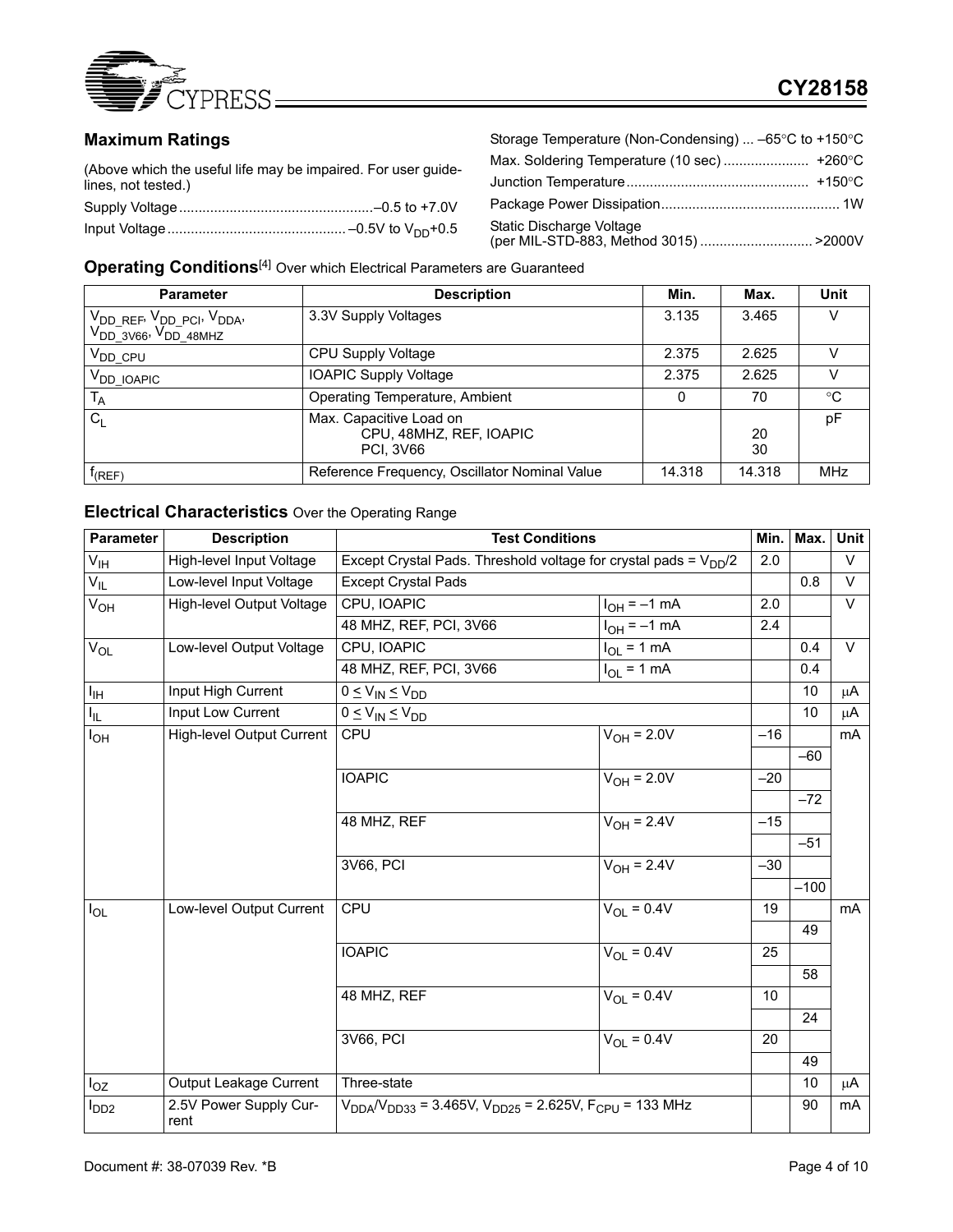

| <b>EIVOLITUAL OTIGIQUELIQUOO</b> OYOL LIIC Operaling I tange Tool lilliaca / |                        |                                                                             |     |  |
|------------------------------------------------------------------------------|------------------------|-----------------------------------------------------------------------------|-----|--|
| l Parameter                                                                  | <b>Description</b>     | <b>Test Conditions</b>                                                      | Min |  |
| 1 <sub>DD3</sub>                                                             | 3.3V Power Supply Cur- | $V_{DDA}V_{DD33}$ = 3.465V, $V_{DD25}$ = 2.625V, F <sub>CPU</sub> = 133 MHz |     |  |

### **Electrical Characteristics** Over the Operating Range (continued)

| l Parameter      | <b>Description</b>             | <b>Test Conditions</b>                                                    | Min. | .   Max.   Unit |     |
|------------------|--------------------------------|---------------------------------------------------------------------------|------|-----------------|-----|
| I <sub>DD3</sub> | 3.3V Power Supply Cur-<br>rent | $V_{DDA}$ / $V_{DD33}$ = 3.465V, $V_{DD25}$ = 2.625V, $F_{CPU}$ = 133 MHz |      | 160             | mA  |
| <b>IDDPD2</b>    | 2.5V Shutdown Current          | $V_{DDA}/V_{DD33}$ = 3.465V, $V_{DD25}$ = 2.625V                          |      | 100             | ιιA |
| I IDDPD3         | 3.3V Shutdown Current          | $V_{DDA}/V_{DD33}$ = 3.465V, $V_{DD25}$ = 2.625V                          |      | 200             | μA  |

# **Switching Characteristics**<sup>[5]</sup> Over the Operating Range

| <b>Parameter</b> | Output                | <b>Description</b>               | <b>Test Conditions</b>                                                   | Min.         | Max. | <b>Unit</b> |
|------------------|-----------------------|----------------------------------|--------------------------------------------------------------------------|--------------|------|-------------|
| $t_1$            | All                   | Output Duty Cycle <sup>[6]</sup> | $t_{1A}/t_{1B}$                                                          | 45           | 55   | $\%$        |
| t <sub>2</sub>   | CPU,<br><b>IOAPIC</b> | Rising Edge Rate                 | Between 0.4V and 2.0V                                                    | 1.0          | 4.0  | V/ns        |
| t <sub>2</sub>   | 48MHZ, REF            | Rising Edge Rate                 | Between 0.4V and 2.4V                                                    | 0.5          | 2.0  | V/ns        |
| t <sub>2</sub>   | PCI, 3V66             | Rising Edge Rate                 | Between 0.4V and 2.4V                                                    | 1.0          | 4.0  | V/ns        |
| $t_3$            | CPU.<br><b>IOAPIC</b> | Falling Edge Rate                | Between 2.0V and 0.4V                                                    | 1.0          | 4.0  | V/ns        |
| $t_3$            | 48MHZ, REF            | Falling Edge Rate                | Between 2.4V and 0.4V                                                    | 0.5          | 2.0  | V/ns        |
| $t_3$            | <b>PCI, 3V66</b>      | Falling Edge Rate                | Between 2.4V and 0.4V                                                    | 1.0          | 4.0  | V/ns        |
| $t_6$            | CPU                   | <b>CPU-CPU Skew</b>              | Measured at 1.25V                                                        |              | 175  | ps          |
| $t_8$            | <b>IOAPIC</b>         | <b>IOAPIC-IOAPIC Skew</b>        | Measured at 1.25V                                                        |              | 250  | <b>ps</b>   |
| tg               | 3V66                  | 3V66-3V66 Skew                   | Measured at 1.5V                                                         |              | 250  | <b>ps</b>   |
| $t_{10}$         | <b>PCI</b>            | <b>PCI-PCI Skew</b>              | Measured at 1.5V                                                         |              | 500  | <b>ps</b>   |
| $t_{11}$         | CPU, 3V66             | CPU-3V66 Clock Skew              | CPU leads. Measured at 1.25V for<br>2.5V clocks and 1.5V for 3.3V clocks | $\mathbf{0}$ | 1.5  | ns          |
| $t_{12}$         | 3V66, PCI             | 3V66-PCI Clock Skew              | 3V66 leads. Measured at 1.5V                                             | 0.5          | 2.5  | ns          |
| $t_{13}$         | CPU, IOAPIC           | <b>CPU-IOAPIC Clock Skew</b>     | CPU leads. Measured at 1.25V                                             | 1.5          | 4    | ns          |
|                  | CPU                   | Cycle-Cycle Clock Jitter         | With all outputs running                                                 |              | 150  | <b>ps</b>   |
|                  | <b>IOAPIC</b>         | Cycle-Cycle Clock Jitter         |                                                                          |              | 500  | ps          |
|                  | 48MHZ                 | Cycle-Cycle Clock Jitter         |                                                                          |              | 500  | <b>ps</b>   |
|                  | 3V66                  | Cycle-Cycle Clock Jitter         |                                                                          |              | 500  | ps          |
|                  | <b>REF</b>            | Cycle-Cycle Clock Jitter         |                                                                          |              | 1000 | ps          |
|                  | CPU, PCI              | Settle Time                      | CPU and PCI clock stabilization from<br>power-up                         |              | 3    | ms          |

**Notes:**

4. Multiple Supplies: The voltage on any input or I/O pin cannot exceed the power pin during power-up. Power supply sequencing is NOT required.<br>5. All parameters specified with loaded outputs.<br>6. Duty cycle is mea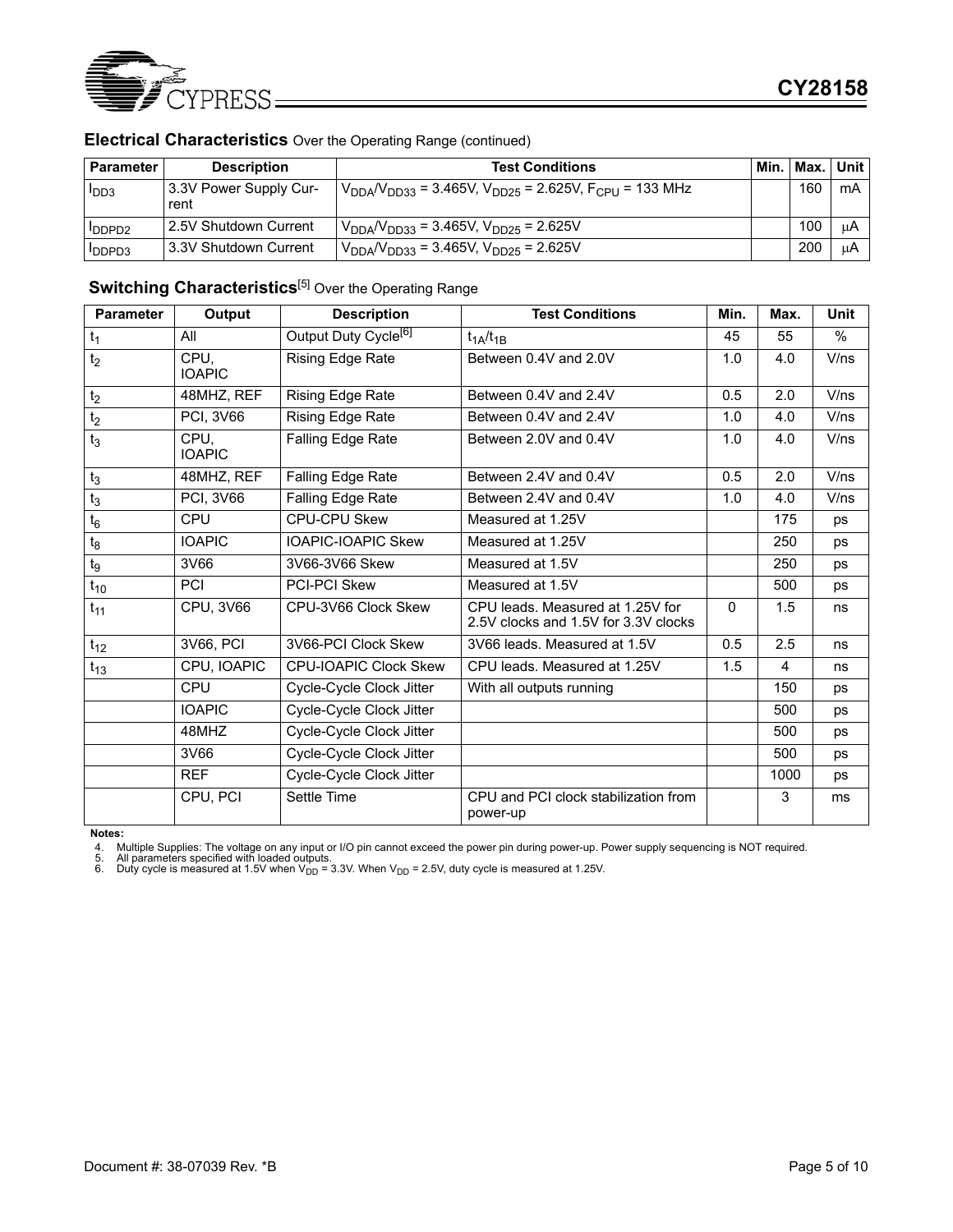

# **Switching Waveforms**



#### **All Outputs Rise/Fall Time**



#### **CPU-CPU Clock Skew**





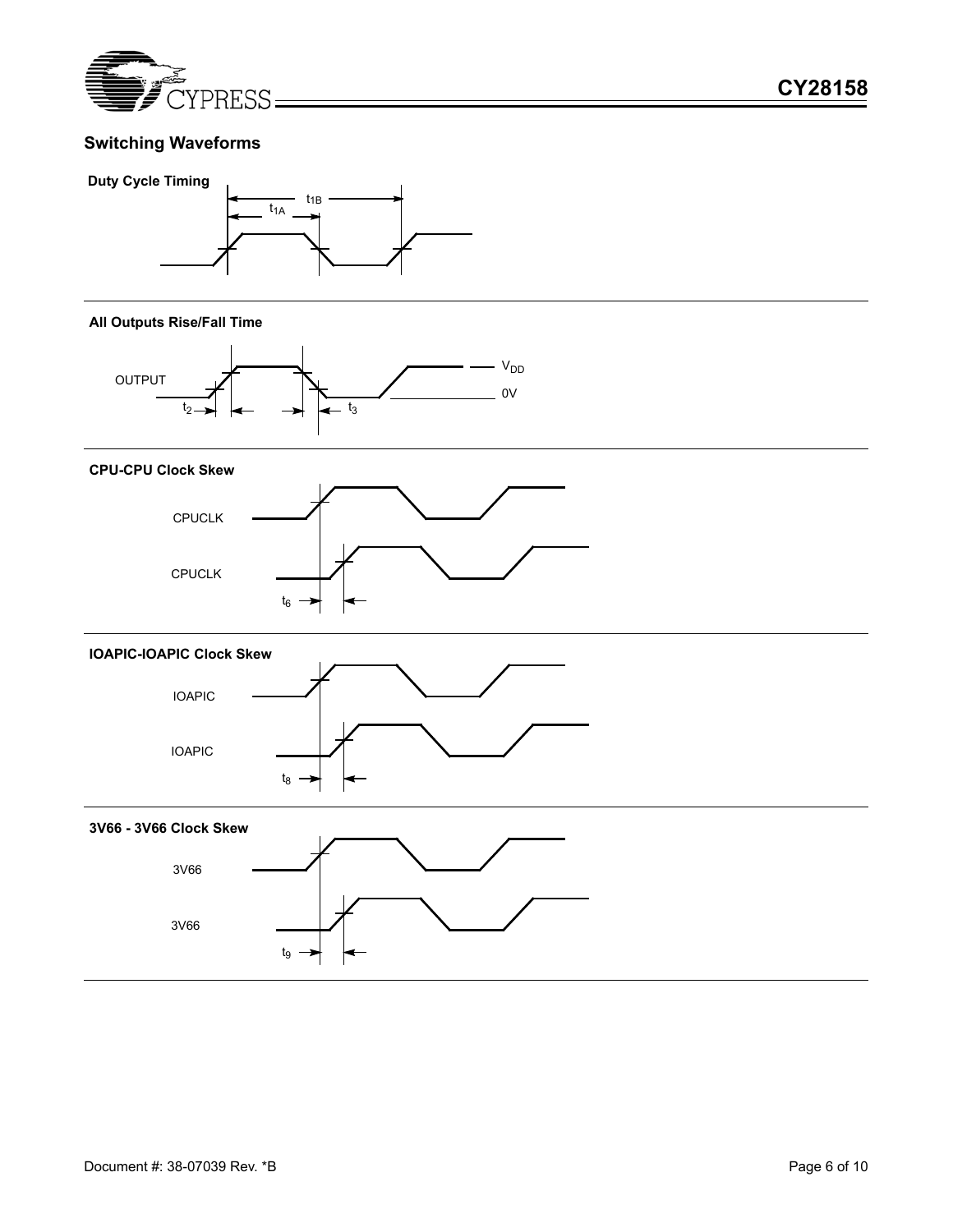

# **Switching Waveforms** (continued)

#### **PCI-PCI Clock Skew**



#### **CPU - 3V66 Clock Skew**



#### **3V66 - PCI Clock Skew**



#### **CPU-IOAPIC Clock Skew**



# **CPU\_STOP# Timing** [7, 8]



#### **Notes:**

7. CPU on and CPU off latency is 2 or 3 CPU cycles. 8. CPU\_STOP# may be applied asynchronously. It is synchronized internally.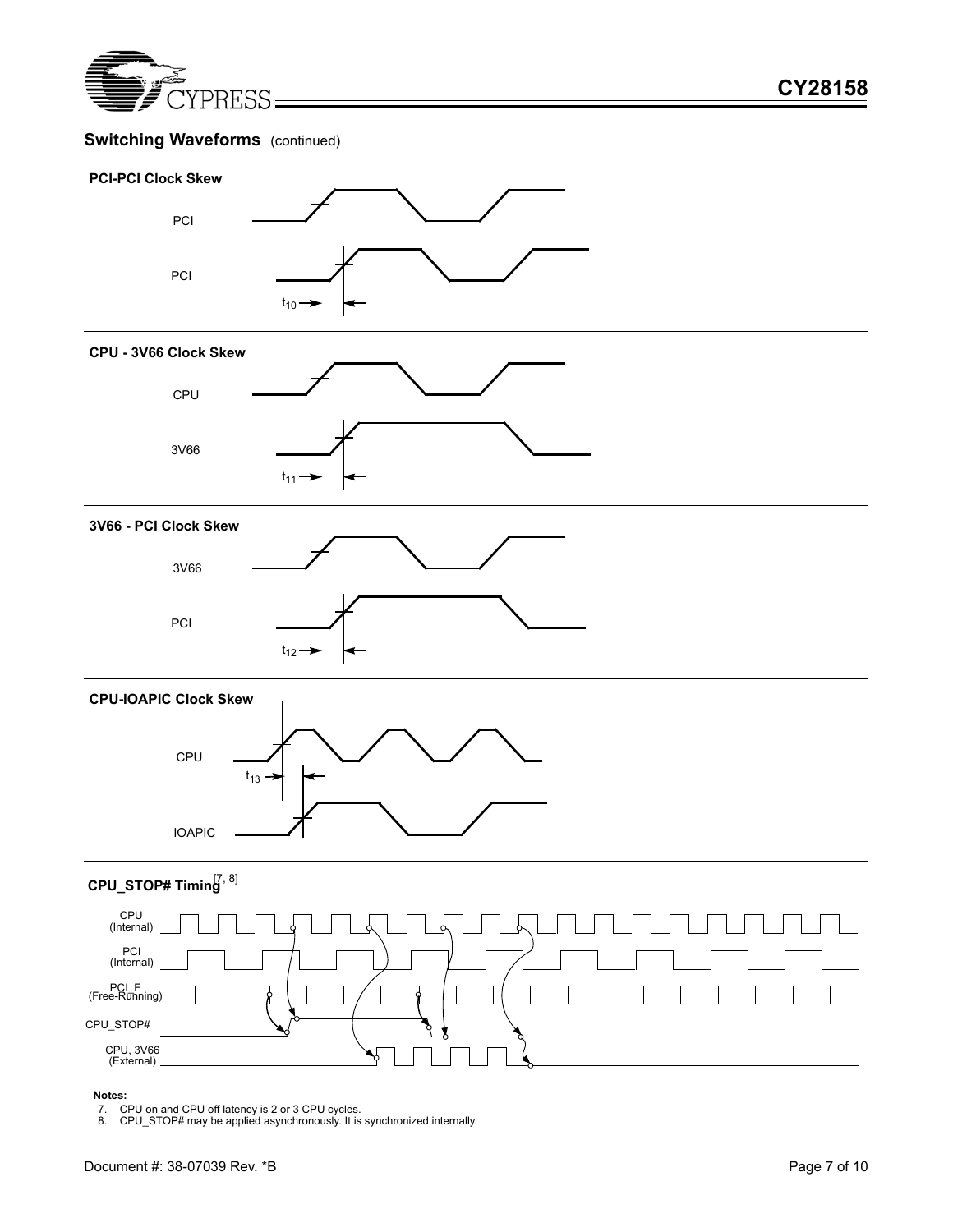

# **Switching Waveforms** (continued)



# **Test Circuit**



Note: All capacitors must be placed as close to the pins as is physically possible. Note: Each supply pin must have an individual decoupling capacitor on test circuit at 0.1  $\mu$ F.

### **Ordering Information**

| <b>Ordering Code</b>           | Package Name    | Package Type               | <b>Operating Range</b> |  |  |  |  |
|--------------------------------|-----------------|----------------------------|------------------------|--|--|--|--|
| CY28158PVC                     | O <sub>56</sub> |                            | Commercial             |  |  |  |  |
| CY28158PVCT                    | O56             | 56-Pin SSOP- Tape and Reel | Commercial             |  |  |  |  |
| Lead Free                      |                 |                            |                        |  |  |  |  |
| CY28158OXC<br>O <sub>56</sub>  |                 | 56-Pin SSOP                | Commercial             |  |  |  |  |
| CY28158OXCT<br>O <sub>56</sub> |                 | 56-Pin SSOP-Tape and Reel  | Commercial             |  |  |  |  |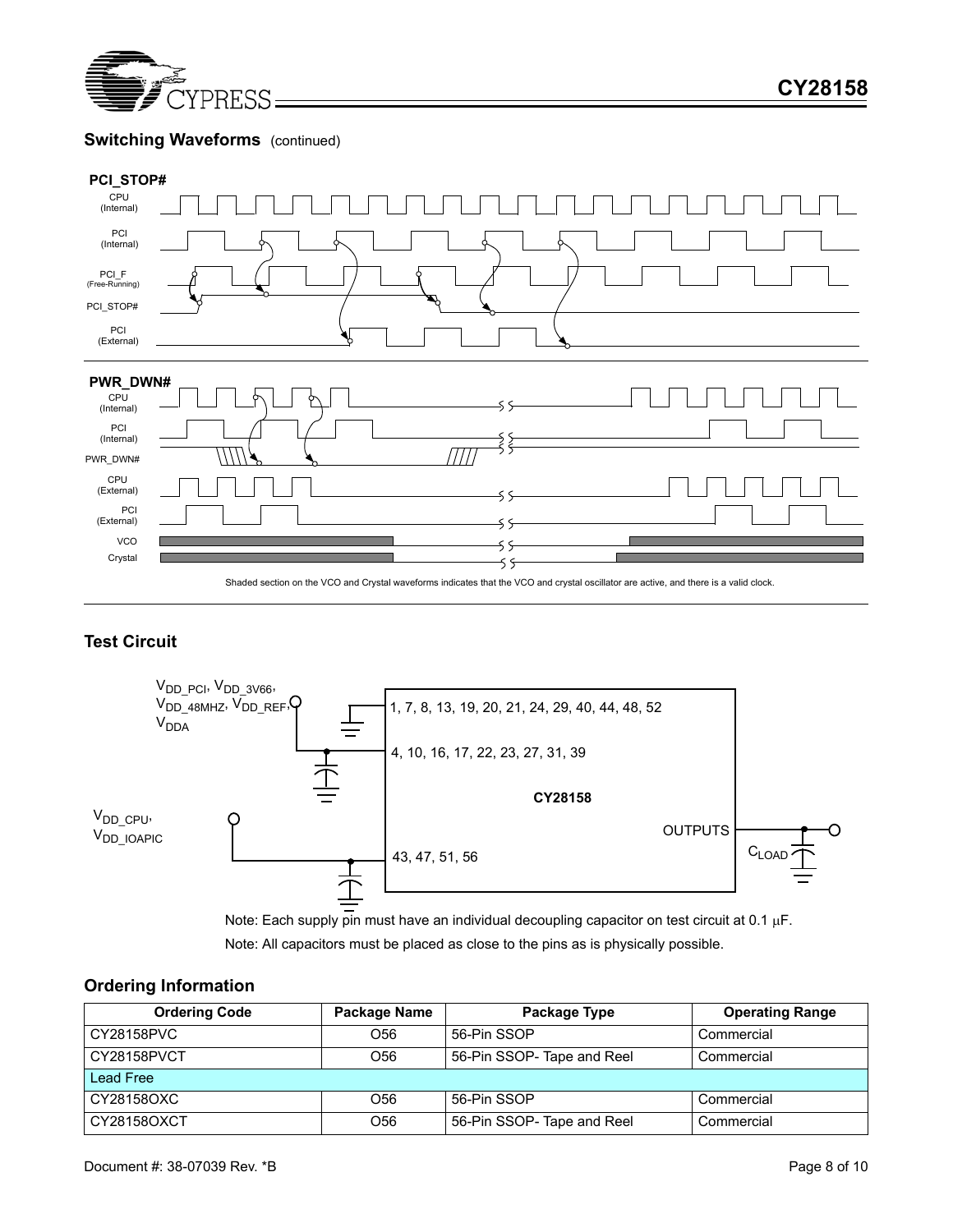

### **Package Diagram**





© Cypress Semiconductor Corporation, 2004. The information contained herein is subject to change without notice. Cypress Semiconductor Corporation assumes no responsibility for the use<br>of any circuitry other than circuitry used for medical, life support, life saving, critical control or safety applications, unless pursuant to an express written agreement with Cypress. Furthermore, Cypress does not authorize its<br>products for use as critical c